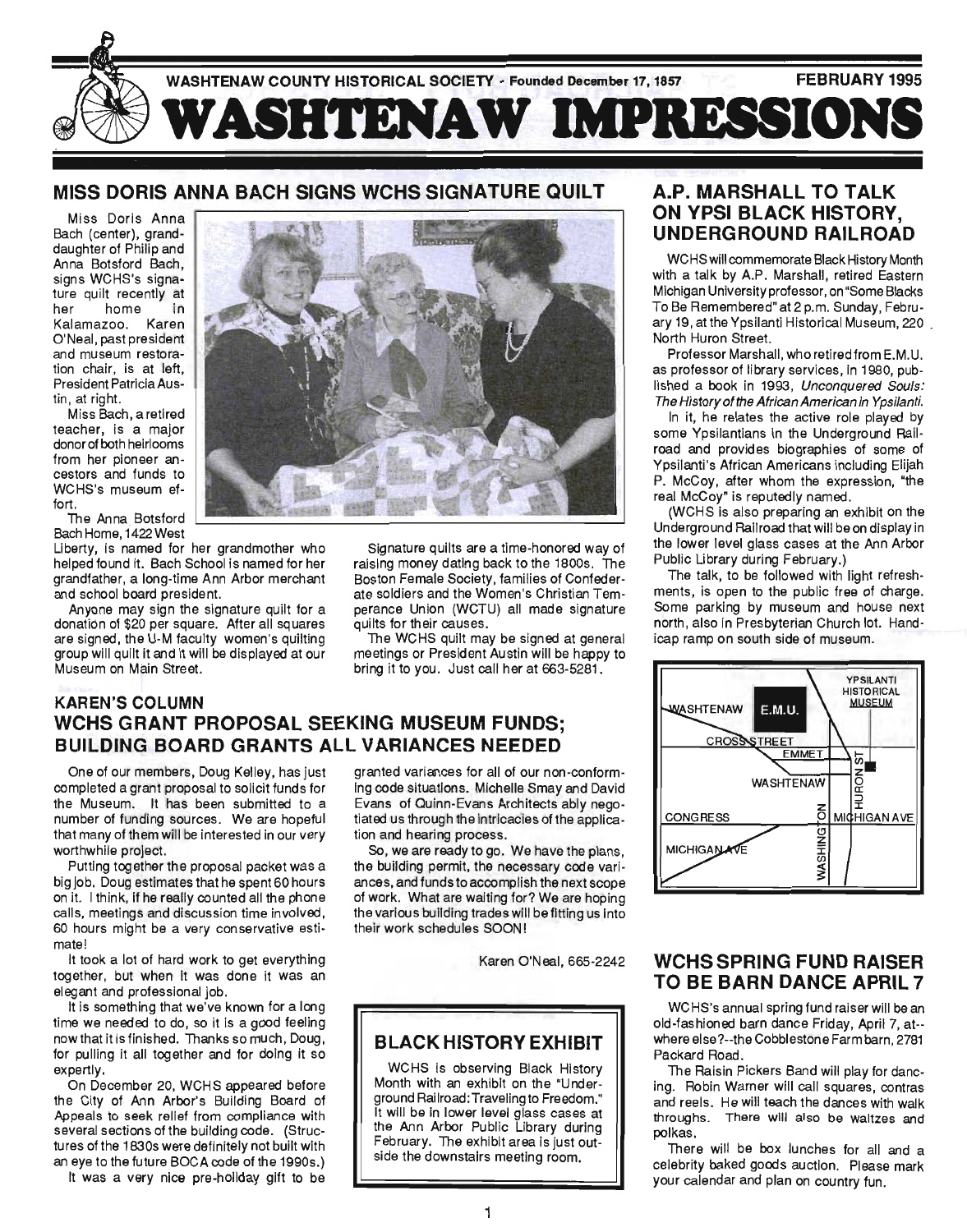# **ANN ARBOR RAILROAD, PART II** ASHLEY LOST **RAILROAD BUT IT KEEPS ROLLING**

WCHS took a figurative second excursion on the Ann Arbor Railroad at its November meeting, conducted by Dan McClary of the Ann Arbor Railroad Technical and Historical Association.

In September 1993, McClary traced the history from the firstthoughts of such a line in the 1840s up to about 1889 when it had been constructed to about Copemish on its way to Lake Michigan.

He returned last November to continue the saga, which he copiously illustrated with a remarkable collection of slides from his extensive research.

He started by showing the symbol of the railroad used after the mid-1890s and a picture of himself when, as a University of Michigan undergraduate, he had a summer job as brakeman in 1969. He was "leaning on the outrigger of a 1912 steam wreck crane at an Ann Arbor railroad wreck site on South State Street."

"James M. Ashley from Toledo founded the railroad. He had been a U.S. Cong ressman. He was the author of the 13th Amendment to abolish slavery as well as bills to abolish slavery in Washington, D.C. and impeach President Andrew Johnson.

"Johnson survived the impeachment by one vote and Ashley was 'on the outs' losing re-election in 1869. President Grant ent Ashley to Montana as territorial gov-<br>rmor.

"After he came back to Toledo, Ashley sent his oldest son, James M. Ashley, Jr., to the U-M Law School. Governor Ashley found he couldn't get here directly by train and found out there had been an earlier attempt in Ann Arbor to build such a railroad.(Toledo, Ann Arbor and Northern). He bought up the bankrupt assets and, with his three sons, built the railroad.

His oldest son, James, Jr., was the muscle of the family. The youngest was Charles Sumner Ashley, named after the great U.S. senator, Charles Sumner. Charles left the railroad in the early 1890s, went into real estate and developed much of downtown Toledo.

"A contemporary Ashley relative, Thomas Ludlow Ashley, a 13-term congressman from Toledo, was a college roommate of President George Bush. When George Bush's son got into trouble a few years ago, George Bush went to 'Lud' Ashley, who was then involved in international and federal banking and who helped bail him out.

"Gov. Ashley and his sons built all the way to Copemish, west of Cadillac. Some East Coast investors and along with locally prominent citizens of Frankfort built the Frankfort and Southeastern to meet them.

Dan showed a slide of the first train of the Frankfort and Southeastern on July 4, 1889. At the Smithsonian in May he found the actual work order for the purchase of the two coaches on the back of the train.



Pictures: C.T. Stoner, courtesy of Daniel McClary

Frankfort Harbor, early 1900s: Railyard, Coast Guard station in foreground. Passenger steamer Northland entering. Royal Frontenac Hotel in background. The hotel built to rival Grand Hotel on Mackinac Island, burned in 1912.

They were painted Tuscan red and he now has complete interior details.

"They had a series of early Rogers 4-4-0 steam engines, very typical of equipment used back then."

He showed pictures of Governor Ashley when he was president of the Toledo, Ann Arbor and North Michigan Railway and of Arbor and North Michigan Hallway and of<br>James, Jr., as superintendent of the rail-<br>road

"We discussed in the slide show last year how James, Jr., led two different armed battles in building the railroad. One railroad wouldn't let him cross and had a hundred men with clubs. James, Jr., came back with 400 men and guns.

"When they went to cross at Howell, James, Jr.'s men blew out the other's track with dynamite and he got arrested for obstructing the U.S. mails. He was quite a character.

"The middle son, HarryW. (Henry Winfield, named after the Civil War general, Winfield Scott) was the family traitor.

"He married logging baron Wellington R. Burt's daughter and when bankruptcy occurred, he sided with his father-in-law against his father and brother, James, Jr. Even today, 100 years later, relatives won't talk about Harry.

"Harry and Burt's daughter are buried in a separate part of Woodlawn Cemetery in Toledo, not in the Ashley family plot.

The youngest son, Charles Sumner Ashley was the railway's attorney until going into real estate." Dan has a circa 1895 Toledo Bar Association picture of him.

"Ammi Wright, another logging baron who also formed Alma College, was on the railroad board up to the early turn of the century.

"The Pythian Castle in downtown Toledo became the headquarters in 1890 of the Toledo, Ann Arbor and North Michigan Railway. It's still there next to the Greyhound Bus Depot but abandoned.

"On an 1890 map the South Lyon branch line is still there, butthe main line onlygoes to Copemish and they have the Frankfort and Southeastern as a connecting line. Two proposed car ferry routes are shown.

"John White, an early chief [civil] engineer, had a little problem with alcohol and was bounced out, but he came back as an assistant civil engineer in the 1890s.

"Henry Riggs, the railroad's chief civil engineer from 1890-95, was later dean of the U-M engineering school up to the 1940s. He was known as 'Daddy Riggs' and he was a co-founder of the Michigan Union.

"Riggs inspected the whole railway and found the road bed was mostly composed of sand, rough hewn ties and light weight rail. It was very poor track.

"He and White replaced the original wood trestle across the Huron River near North Main Street in Ann Arbor with the first curved metal bridge in the U.S. Even though Riggs recommended a heavier bridge, Ashley told him to build it to a lighter weight. Ashley got convinced by others that Riggs was overbuilding. This cost them dearly later on as trains became bigger and heavier.

"The Huron River metal bridge was done in the spring of 1892. Then Riggs and White started work on the car ferry docks at South Frankfort."

A view of the Huron River Bridge showed stock yard pens about where Lansky's used to be and where the Art Train is now stored. (There's a metal Ann Arbor caboose for sale there now.)

"The Ann Arbor Railroad this summer was filling in ballast around the Huron River Bridge because some of the old trestle pilings were sinking in. They also were replacing rusted girder bracing and putting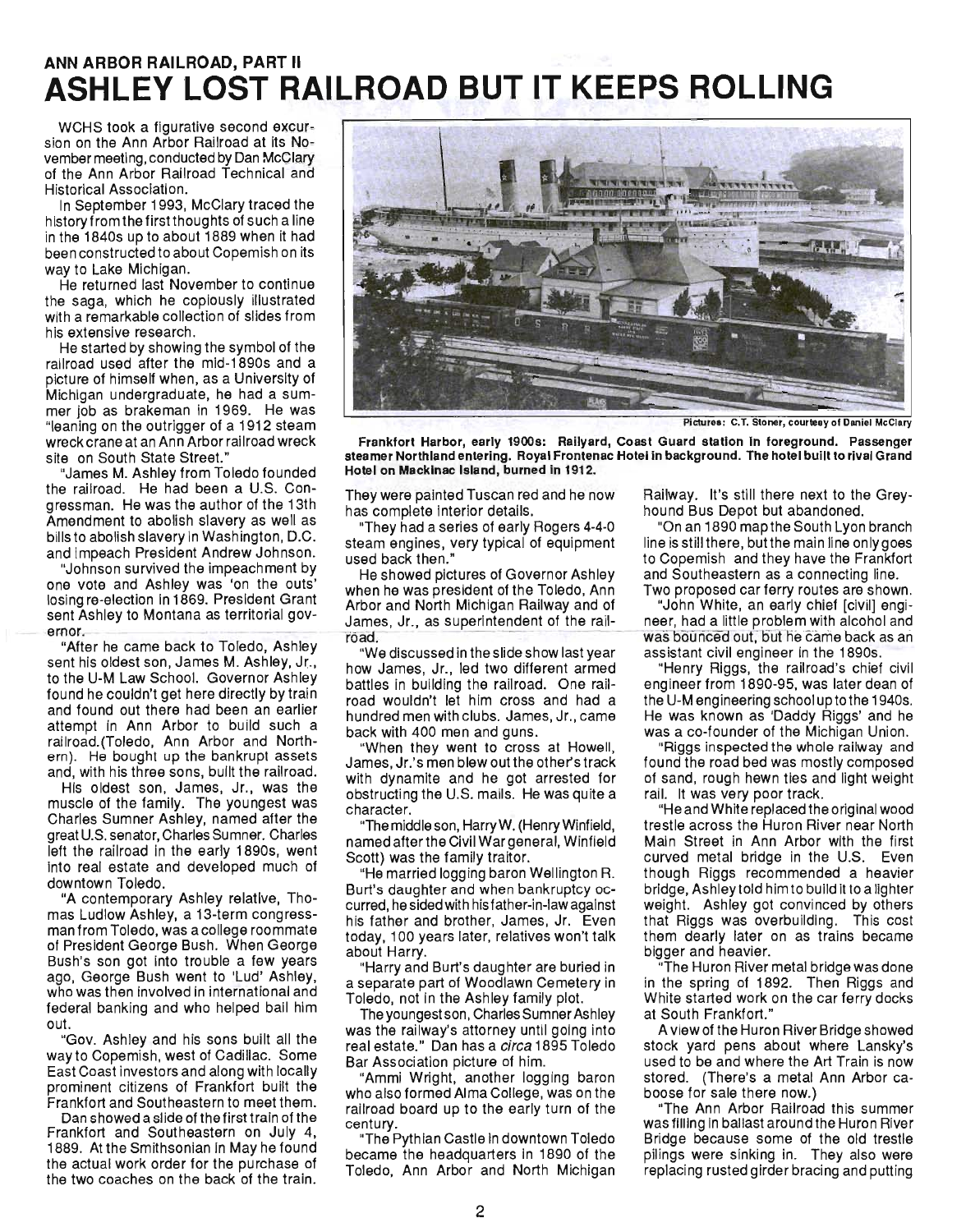in new ties.

"A typical Ann Arbor passengertrain had a baggage car, a railway post office car and one coach. That was pretty much their standard passenger train right up to the end of steam in the 1950s.

"They were also running a lot of excursion trains to lakes plus a lot of freight was going to Toledo. There were at least five or six lakes--Whitmore Lake, Zukey Lake at Lakeland, Lake Cadillac, Lake Mitchell (then called Big and Little Clam Lake), Lake George and Crystal Lake near Frankfort."

A map showed the Frankfort and Southeastern coming out of Frankfort on the north side of Betsie Bay down to Copemish where it tied into the Toledo, Ann Arbor and North Michigan Railway. Crystal City became Beulah. In 1892 they built the line to the south side of Betsie Bay, then known as South Frankfort, and now called Elberta."

"In November 1892 car ferry No.1 was delivered. Most, if not all their car ferries were delivered in the winter. They had massive trouble with an empty new car ferry negotiating Lake Huron and Lake Michigan. Sometimes it took weeks to get there.

"While in transit from the Craig Shipyards in Toledo, car ferry No.2 had metal plates that covered the wood hull that buckled in the ice. They had to go in for repairs in Port Huron.

"No. 1 was the world's first 'open water' car ferry. These were copied by the Russians on Lake Baikal and by others. It's not really the first car ferry--the Straits of Mackinac had the St. Clair but they don't consider crossing the strait as 'open water.' Frank Kirby, the famous boat architect, designed the St. Clair and Ann Arbor Nos. 1,2 and 5.

"No. 1 and No. 2 originally had two stacks. One power plant and boilers ran the back screws, the other ran what they call a bow thruster.

"No.1 was built in the Craig Shipyards in Toledo. I recently found a picture of the Craig Shipyards in the Toledo Public Library. In it they were building a similar car ferry for another railroad on Lake Erie. You could see the bow thruster prop they used to break up ice and help turn the boat. Later that boat, Shenango No. 2, was leased for a while to the Ann Arbor Railroad.

" They found the bow thrusters did not work too well. After three or four years, they took them off the first two Ann Arbor boats. They later used the boilers and engines from them to build boat No. 3."

A circa 1892 map showed the railway completed to Lake Michigan and one car ferry line over to Kewanee where they first got started, not their optimistic two lines. There was a little white spot on the map where the South Lyon branch used to be. There the Ought Lyun branch used to be.<br>That was abandoned in the spring of 1801. it was availablied in the spring of Tool.<br>The people of South Lyon thought they

The people of South Lyon thought they<br>were going to be the repair shops and home of the Toledo, Ann Arbor and North Michigan Railway. The railway originally intended to go toward Pontiac.

"But when they went the other direction to do car ferries, they abandoned that line.

"When word got out of the plan, the people of South Lyon had a town drunk on

#### **ON TO LAKE MICHIGAN BY HOOK OR BY CROOK**

One of Dr. McClary's earliest pictures shows a train on a siding at Crystal Lake, pulled by one of the 1880s engines, waiting a train coming out of Frankfort. Another photo shows the original yards and two houses at South Frankfort.

"One of the houses belonged to Edmund Chambers, assistant secretary of war under Stanton in Lincoln's administration. He knew Ashley but wouldn't let the railway cross his property to get to the proposed site for the car ferries.

"They had a big battle over that. Finally they sent Chambers a notice to goto Cadillacforacourt hearing. While he was gone they built the tracks across his yard."

a Saturday night and did the old Civil War trick of ripping rails out, heating them in bonfires and bending them into 'iron neckties' around trees.

"Ashley, Jr., and company came early Sunday morning with 100 men on flat cars. Allegedly they had bought tickets and were passengers. Even though Gov. Ashley had sworn he would not run his railroad on Sundays.

"By the time South Lyon residents woke up the track was pulled up a mile ortwo out of town. They tried to go to court Monday morning to get an injunction but it was too late.<br>Ito

"Charles Sumner Ashley, the youngest son, wrote a beautiful letter, a copy of which I found in the Ann Arbor Public Library's newspaper microfilms where he did the best job of spin doctoring I've ever heard. He said 'We sold this line to the South Lyon and Northern Railroad. What they do with that track is their business. We don't know anything about it."

Dr. McClary showed car ferry No.2 and an 1890s picture of Frankfort harbor with one ferry tied up and one in the slip. In back was a lumber yard and a sand hill that later was removed upon the building of the railroad's hotel (1899-1901).

"In March 1893, three months after boat No.2 arrived, the railroad had a strike. It was the first railway strike under the new Interstate Commerce Commission and it was precedent setting at the time." He showed a picture of people, labeled 'strike showed a picture of people, labeled 'strike<br>on the Ann Arbor Railroad.'

"Logging barons Wellington R. Burt and Ammi Wright controlled the Cincinnati, Saginaw and Mackinac railroad line from Durand to Saginaw and Bay City and Burt was its treasurer. It was the only railroad in Michigan built for cash and it was Burt's logging money that did it.

"Burt had a boat named after him. Burt has a relative in Ann Arbor now whose name is also Wellington R. Burt. He has a business, Burt Forest Products on Felch Street.

"After the strike, the railroad went into bankruptcy in April 1893.

"When Wall Street got wind of the strike, they dropped the value of the railway's stock shares by three quarters of their value within one hour. I think they were worth \$40 a share and went down to \$10. Forty dollars was a lot of money then for a share of stock. The railroad had been doing real well until that time, especially after adding the car ferries.

"Burt, vice-president of the Ann Arbor, was appointed receiver. The first thing he did was get rid of Governor Ashley and his son, the battling, bruising Jim, Jr. He kept Harry because he was married to his daughter. That's what started the family feud."

On an 1894 pass, in the middle of bankruptcy, you could see H.w. Ashley's signature. He was still general manager. They are still using the name, 'Toledo, Ann Arbor and North Michigan Railway but they've added "and Steamship Lines." There is a picture of a car ferry on a pass. Some passes use other pictures--one had the then new U-M library.

"I found the plan and agreement to the reorganization of the Toledo, Ann Arbor and North Michigan Railway, dated September 1894. Burt reorganized it and turned it into, simply, the Ann Arbor Railroad. They used the same key herald symbol, just took off 'Toledo' and 'North Michigan and changed 'railway' to 'railroad.'

"Governor Ashley died September 16, 1896, while the railroad was in bankruptcy.

"The reason for the strike was his loyalty to his two oldest employees who did not want to join the new union. They had been with him since the beginning.

"Ashley said they were the best engineers on the line. They didn't have any accidents unlike some of the union members, and, if they wanted to stay with the railroad they COUld. The rest went on strike and he lost control of his railroad.

"Ashley tried again to go to Congress and didn't make it. He died in Alma, Michigan. I think he was visiting someone. He is buried in Woodlawn Cemetery in Toledo. Ashley Street in Ann Arbor was named after him.

"The railroad lost some of its engines in the bankruptcy. They were repossessed and resold. Burt started buying some new ones."

McClary showed photos of engines No.  $45$  and  $46$  and of No.  $46$  pulling a full 25-30 car train. They started getting air brakes at this time.

He recently found a car in the American Car and Foundry archives in St. Louis that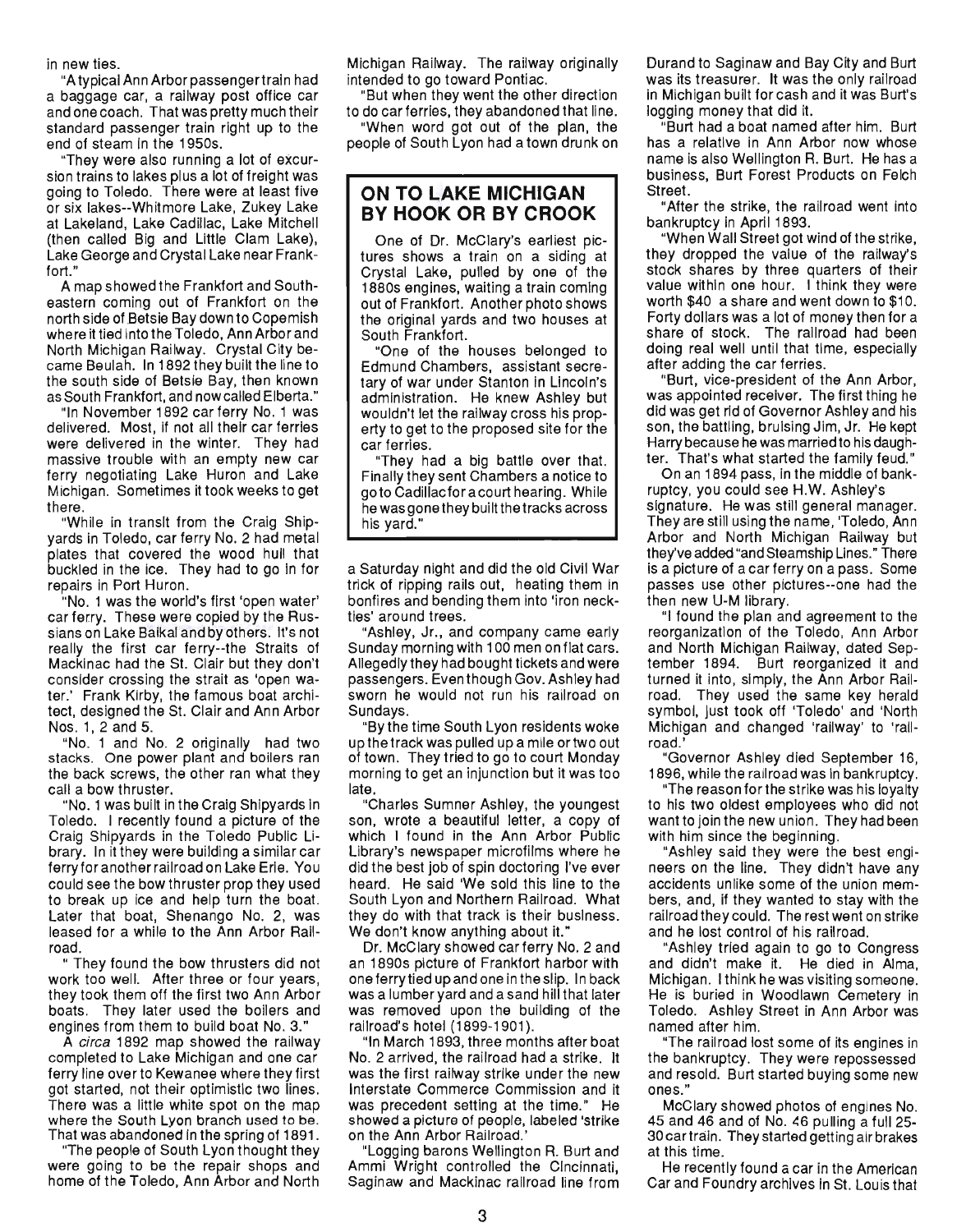"is the only Ann Arbor car I've ever seen with this particular shape herald on the side of the car.'

"Around 1898 they bought an 0-6-0 engine for switching. It had no lead truck and no trailing truck. It lasted on the railroad until the 1920s.

"When they de- What happened when Car Ferry No.4 was not loaded correctly at cided they needed Manistique with heavy Iron ore cars. It happened May 29, 1909. a third boat they

went to their first all steel one. They used the boilers and engines from the bow thrusters removed from the first two boats. No. 3 went into service in January 1899.

"In the mid-1890s they opened up a route to Gladstone. From then to 1902 is the only time they had five car ferry routes. The routes are listed on a different version of the key herald-- Manitowoc, Kewanee, Menominee and Gladstone.

Gladstone was up a river and it got iced up. The boats would get locked in there so they finally shifted overto Manistique. The car ferries were the only boats that would go out all winter long.'

A rare color map showed all five routes including Gladstone. You could also see the line from Durand up to Bay City. Although they sold that line to the Grand Trunk about 1890 it was still on the map. (A lot of map makers were slow to update back then.)

A 1901 railroad pass pictured car ferry No.3 and had Harry Ashley's signature. He was assistant president and general manager with Burt until 1902. Both remained on the Board of Directors until 1904.

"At Frankfort there was a long 'bulkbreak' building used by other ships. They took the bulk freight out of the ships, broke it down and reloaded it into box cars. It was a very expensive process to transfer bulk commodities from railcars to ships and then transfer them back into railcars.

"If you had a car ferry you just put the railcar in and go across. You take out two sets of labor and time delay."

As box cars got taller they couldn't get them in so they cut the aft deck of car ferries Nos. 1 and 2 down. That left them wide open to the sea at back. They had canvas that they could throw over but it was still pretty dangerous. Later they added sea gates to all the car ferries.

" Boats No.1 and 2 had no pilot houses. • The captain had to stand up on a ladder in all kinds of weather. He had cords in either hand, attached to a left and a right whistle and he would have to pull one or the other to let the engineer know which way to go to back the car Into the Slip.

"The railroad started to build a huge hotel at Frankfort in 1899. It was intended to rival the Grand Hotel on Mackinac Island. The Grand had been built by railroad interests in 1887.

"When the Frankfort hotel was half built, a windstorm came off the lake and blew the whole thing down. They rebuilt. It was 100 feet wide and 500 feet long--that's one and two thirds football fields long. It faced Lake Michigan and was called the Royal Frontenac Hotel.

"The hotel finally opened in 1901. They ran it year around at first but soon discovered that no one wanted to go up there in the wintertime.

#### **RAILROAD HAULED JUST ABOUT EVERYTHING**

"A comparative statement of classification and tonnage for 1901 and 1902 lists commodities the Ann Arbor Railroad was hauling.

They listed grain, flour, other mill products, hay, tobacco, cotton, fruit and vegetables, sugar beets, livestock, dressed meat, other packing house products, poultry, game, fish, wool, hides, leather, anthracite coal, bituminous coal, coke, ore, sand, stone and other like articles.

It continues with lumber, logs, charcoal, shingles, petroleum and other oils, sugar, staves and heading, pig iron, bloom iron, iron and steel rails, other castings and machinery, bar and sheet metal, cement, brick, lime and agricultural implements.

Alsowagons, carriages, tools, wines, liquor, and beer, household goods, furniture, dairy products, salt, ice, merchandise and miscellaneous other commodities not mentioned above.

"Car Ferry No. 3 and later ferries had grain holds and commodity holds. I think they could hold 22,000 bushels of grain. That helped stabilize the boat." Grain towers built by the railroad were visible in Frankfort harbor scenes.

"A picture of boat No.3 leaving Elberta shows the old Coast Guard station. The railroad bought it and the Coast Guard built another one behind the hotel. The railroad moved the old Coast Guard building and it became the car ferry headquarters and

ticket office. The building is still there.

"A white building at the side of the hotel was a bowling alley. It was moved 90 degrees onto Main Street and still exists. We held our Ann Arbor Railroad Technical and Historical Association annual meeting there a couple of years ago.

"Engine No. 10 one of the Rogers 4-4-0s, was sent up to Frankfort with one car and became known as the 'Ping Pong'. It would go back and forth from the hotel to Crystal Lake.

One view showed the Royal Frontenac Hotel and another hotel Dan stayed in when he workedforthe railroad as a brakeman, also visible were the Coast Guard station and the passenger boat Northland that brought people from Chicago and Milwaukee.

Another view showed a famous 1902 excursion train wreck. The train had 700 people on it and was headed to the newly opened Royal Frontenac. No one was killed, but 11 were seriously injured.

"I'm not sure of the cause of this wreck. I have seen evidence of other wrecks caused by everything from a bull or Model T on the track to just bad wheel bearings or broken rail. Its another area to research.

The Huron River bridge at Ann Arbor went down about 4:15 p.m. January 12, 1904. It was caused by a bad bearing--this I know. Fourthousand people came out to see this wreck, hundreds with cameras. There are lots of pictures of this wreck.

"Newspaper articles say that when they tried to get the cars out of the ice they put chains around them and were cranking them up with their old flat car with a crane on it.

"While lifting a tank car, the chains rubbed on something, spilled naphtha and set the place afire. It also burned a lot of the other wrecked cars.

"The only thing left connecting the bridge was one girder. It cost them over \$50,000 to fix the bridge, raise the equipment, replace the value of lost goods, replace burned cars and the cost of buying track running rights on other railroads to get around the wreck.

"You could see commodities just sitting on the ice so people were having a field day looting. They actually had it repaired in a few days. The present heavier bridge was built around 1910.

"In the 1970s they had the water level lowered to make repairs on the dam. I went down and you could see the water line on the concrete pillars. Barrels from the old metal bridge and wood trestle pilings were just cut and are there today, just a foot or so under the water. That is why there are signs saying not to dive off the bridge or go swimming."

A rare picture looking north on North Main near the Art Train shows old interchange tracks that are still there.

"On December 7, 1906 new boat NO.4 arrived at Elberta. It was their unlucky boat but it was used by the railroad until 1937 when it was sold to the Straits of Mackinac



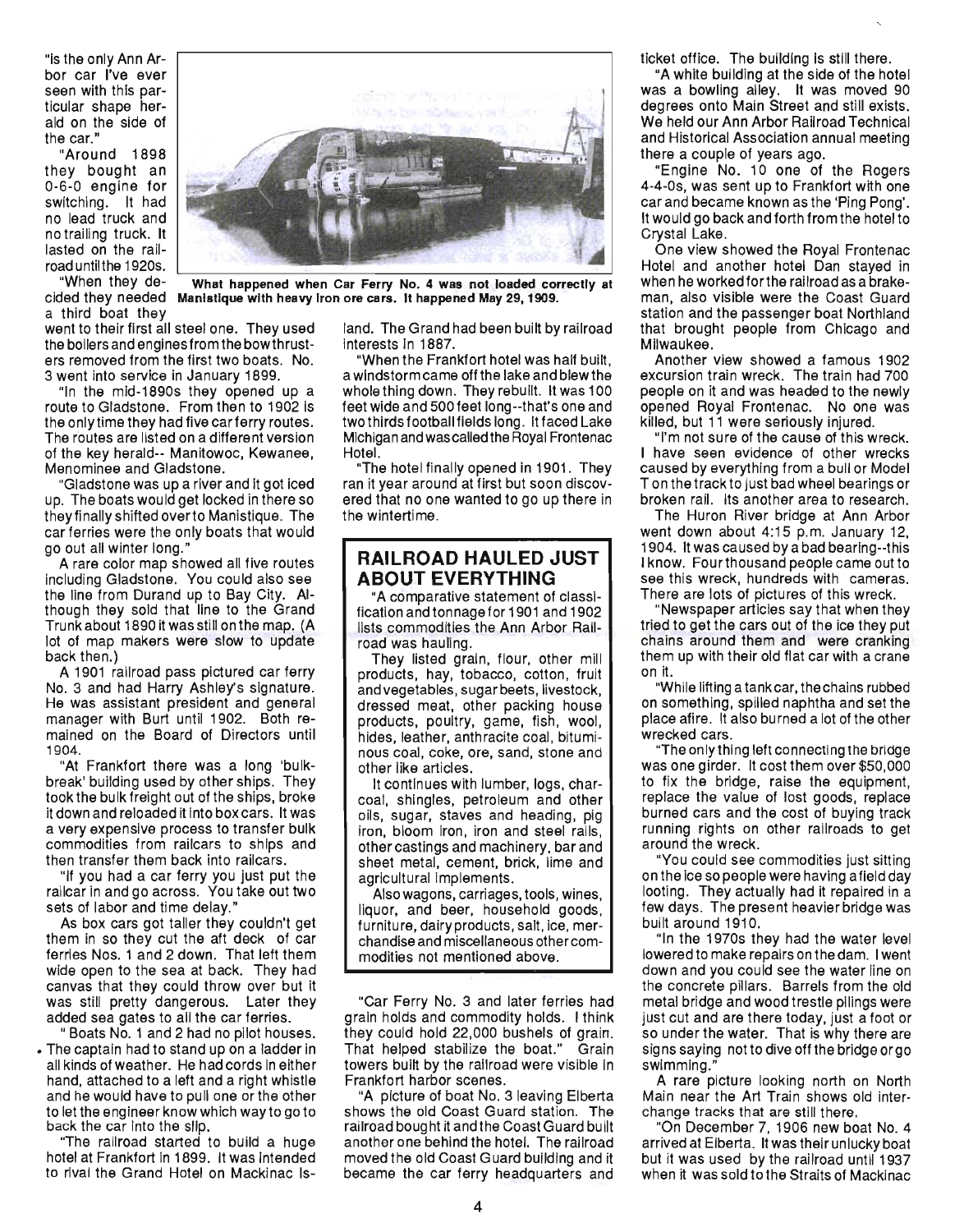Authority and they used it before they built the Mackinac Bridge. The boat's name was changed to 'The City of Cheboygan.'"

He had a rare view of all four boats together at Frankfort. They also had smaller excursion boats to bring people to the hotel and also carried freight in the bottom. The Illinois was one of those.

"In 1907 the railroad got four 'Atlantic type 4-4-2 passenger engines with slide valves and, in 1909, a fifth 4-4-2 engine with piston valves. Those five were the main passenger engines until the end of steam.

"They also used some of the 4-6-0 'ten wheelers' occasionally on passengertrains. The 'Atlantics' were numbered 1610, 1611, 1612, 1613, and the piston valve engine was 1614.

A post card view showed a wreck at Milan December 9, 1907. John Philip Sousa's Band was on board.

"I have been in correspondence with Mr. Paul Bierley, Sousa biographer. He has indications Sousa was not on the train, that he had food poisoning. I have newspaper articles that say he was feeling better and was supposed to rejoin the band at Toledo.

"Ann Arbor newspaper microfilms say the engineer and fireman were severely injured and, also, two bandsmen were injured. The band did perform in Ann Arbor that night, whether under direction of Sousa or the great trumpeter, Herbert Clark.

"Boat No. 4 rolled over when it was loaded incorrectly on May 29, 1909. The standard procedure is to put three cars in the center left-hand track, six cars in the right hand center track, then three more on the left center track to balance the boat out. They repeat the process with the outside tracks. They only sway the boat out by a factor of three cars. Also, you couldn't put all loaded cars in back and all empties in front et cetera.

"Instead of doing it the correct way, the boys at Manistique, in their infinite wisdom, tried to start loading the left outside track first.

"That would be fine and dandy most of the time except they were pushing in nine heavy iron ore cars. They thought they'd put three in and pull the other six out except the car ferry started rolling on them due to the weight of those nine cars. An iron ore car's coupler broke, leaving the iron ore cars on the outside track, causing boat No.4 to roll over and capsize.

"They had to make a coffer dam and pump her out. They had to take the metal plates off the right hand side of the boat and bring cranes in and haul the iron ore cars out. They had a mess.

"In 1905the D.T.& I. (Detroit, Toledo and Ironton) took over. They bought the stock and had control of the Ann Arbor Railroad until 1909 when anti-trust law changes made them divest themselves of the Ann Arbor.

"Wellington R. Burt and Harry Ashley stayed on the railroad until the D.T. & I. takeover. Burt was president until 1902,



towoc, Wisconsin. **Steam Engine** No. **46 with freight train** "Around 1911 **chugging along near Chilson** circa **1909** they built a new

then he stayed on the board along with depot at Owosso to replace the old wooden Harry Ashley. After 1904 both men are one. The old site is now a used car lot." gone. The same of the same of the same of the same of the same of the same of the same of the same of the same of the same of the same of the same of the same of the same of the same of the same of the same of the same of

an industrial book in Toledo and I found construction according to a book Dr. McClary that Harry Ashley had become president of found in the Toledo Library. He also did a manual training school there. A picture some gold exploration, Dan said. of him was in the book. "They had a passenger train wreck at

of the railroad sitting in storage. They are on flat car that they used to lift cars up on getting brittle so the Ann Arbor Railroad the Huron River Bridge was at Elsie. It was Technical and Historical Association paid a hand-cranked crane with chains. to microfilm all of them. The microfilm is "In 1912 they bought a steam crane that now available at the U-M Graduate Li- still exists. It is parked up at Owosso next

Ann Arbor, missed every major city in the at the wreck site in Ann Arbor. That crane state. The reason he did was Toledo was became the last steam engine operated by a major port. They shipped a lot of com- the Ann Arbor Railroad. modities down there and he was tapping "The Toledo, Ann Arbor and Jackson, no into Michigan's products, especially grain, relation to our railroad, started building a

would haul forest products, grain, every- Arbor as an interurban line. thing he could bring in. It was actually very "Down on Platt Road, north of Stony profitable during that time. Creek, on the east side, you can see some

and a D.T. & I. engine met head-on near with no bridges overthem. They were this Hamburg. They didn't explode though company's. boilers often WOUld. If a steam pipe breaks "This other railroad ran with steam later loose in the cab, you get about 150-160 on. It was called the 'Ragweed Line.' pounds of pressure of scalding steam. "With this competition coming up in the Engineers and firemen don't fare too well form of, originally, an interurban the Ann In those wrecks. The Secret of the McKeen Motor Cars, and the McKeen Motor Cars,

Dundee with the Canada Southern. There ban cars." He showed was a brick works in back of the Azalia Howell May 16, 1911. Station ownedbythefamily of Henry Burger, "They had five of them. They came formerly of Milan, a member of our railroad across on the boat to Elberta. The execuhistorical association. The tives went up in their private car and had

(Wexford County) have depots similar to McKeen Car. It wasn't designed to pull Azalia. cars. They burned out the clutch on the

depot in Toledo, now gone, that lasted up "Once the Ann Arbor put the McKeen until the end of passenger service. It was Cars on, that killed the Ragweed line's called the Cherry Street Station. The Ann extension to Ann Arbor. Typically, the Ann over could be seen in a window." rotated the fifth in for routine maintenance

Dan pointed out cattle guards to keep or kept it on reserve. cattle off the track in a view of the Hamburg "A guy named 'Brownie', Harold Brown depot. A member of the audience said of Owosso, started in 1917 working on someone had bought the Hamburg depot those cars and he lasted 50 years to 1967. and made a home of it along M-36. I was talking to him last year when he was

the Manistique and Northern and changed day.

it into the Manistique and Lake Superior. They controlled this line until 1968. Some of the Ann Arbor's used equipment would go up there and be labeled 'M. & L.S.

"On March 8, 1910, boat No. 1 caught fire and burned at Mani-

"Just by accident, I was paging through railroad he was involved in hydro-electric

"The U-M has 86 years of annual reports Elsie January 28, 1911. The same crane

brary. to the shops and is now privately owned "Ashley built this railroad and, except for and is the crane I was leaning on in 1969

produce, livestock and timber. line out of Toledo up to Petersburg and "When he was selling stock, he said they they were going to compete with the Ann

"In the early 1900s, an Ann Arbor engine concrete bridge abutments at the creeks

"In 1908 they built a union depot in basically gasoline, self-propelled interur-Dundee with the Canada Southern. There · ban cars." He showed one just arriving at

"Chilson (Livingston County) and Yuma their car attached to the back end of the "In the 1890s they built a passenger Boon Hill between Frankfort and Cadillac.

Arbor pennant used after the Wabash took Arbor ran four of the five McKeen Cars and '

'In 1908 or '09 the Ann Arbor bought up 92. He could remember things like yester-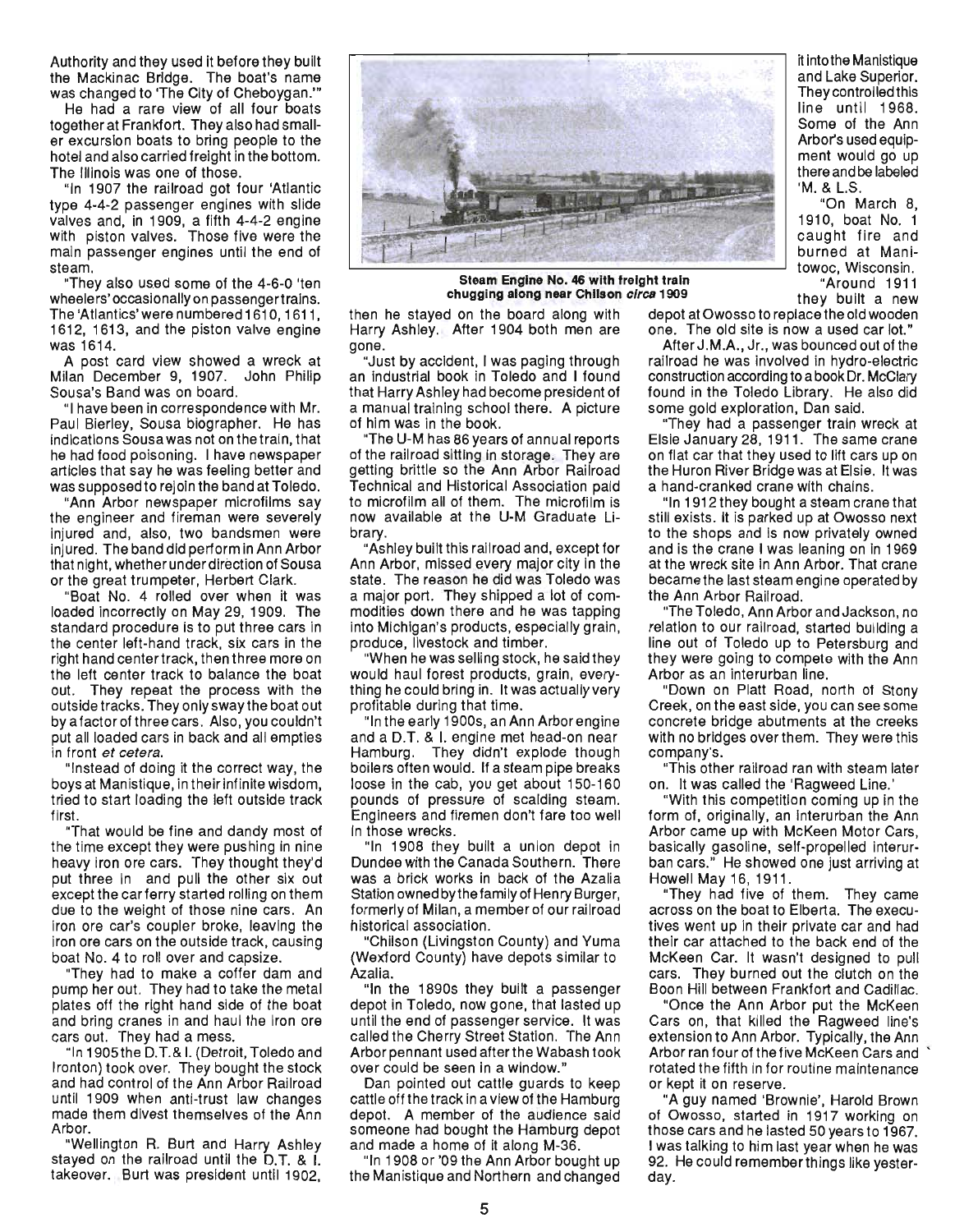"I had an advertisement for Splitdorf spark plugs from the McKeen cars. He couldn't see the picture--he said he is 43 percent blind. I just challenged him a little. I said do you remember what kind of spark plugs they used?"

"He said 'Splitdorf.' He didn't even hesitate.

"He described how they started the McKeen cars. They had six cylinders. They started three cylinders on air. They'd get them spinning, then they'd inject gasoline, get the other three cylinders firing on gas, then they'd shut the air off and inject gas into the first three.

"In 1918 they converted them to kerosene burning carburetors. Then they used airto getthem spinning, a small tank of gas to get them firing on gas. Once they got the engine warmed up they would convert over to kerosene. Kerosene was cheaper. They ran them until December 31, 1924.

"The motorcar house at the depot in Ann Arbor is gone but shows up on Sanborn Fire Insurance maps for Ann Arbor. It says 'motor car house' right across from the depot. We've never seen a picture of that. We're looking for it."

He showed a picture of the Howell depot with its motorcar shed. "We assume it was similar architecture."

He showed motor car No. 4 at Cohoctah from the state archives. The McKeen cars had a metal cover over the headlight in the daytime.

"McKeen was the Union Pacific's master mechanic and he invented them. Most of them had round portholes, for windows, part of unibody construction. The Ann Arbor wanted lift windows so theirs were pretty distinctive.

The McKeen cars were used a lot by ladies to go shopping in other towns. The women sat in back. The front section was a smoker for men.

"They could do about 45 miles per hour. They were known to get up to 50 or 55.

"I was asking Brownie for tales about these cars. Once, he said, one hit a Model T Ford. At first, they couldn't find the guy in the Model T. He was up on the McKeen Car roof, dead. An engineer put his foot down on the exposed gears and lost his foot.

"Brownie also worked on those 4-4-0 1880s steam engines like No. 10 In the 1950s they sent him to the Alco (American Locomotive Company) plant for the Ann Arbor Railroad's first diesel freight road engines. (They had diesel switchers since 1941.)He was with the railroad in 1964 when the D.T. & I. took over He retired in 1967. Those diesels are still running today on the Tuscola and Saginaw Bay Railroad."

Dan showed a parlor-observation-cafe car that the railroad got in 1911 to use in their excursion service up to the hotel.

"In 1912 the hotel caught fire and burned to the ground.

"There's a great poem about people looting the hotel while it was on fire and the sheriff and Ann Arbor Railroad detective coming up and hauling them in."

Dan found a postcard view of boat No. 5 in the Toledo Library. It was called "the Bull of the Woods. It was the best ice breaker

#### **WHITE STRIPE 'KITTY' CAUSES PANIC STOP**

"Sometimes animals run down the top of the rail and at night their eyes reflect light. One night in 1969 we saw little glowing lights on the track just after leaving Owosso. As we got closer we saw a white stripe.

"Whoosh, the engineer hit the air brake. (If you put a train into emergency you can sometimes jam the cars together, damage goods, break couplers, and even cause a derailment. But usually it takes about a mile to stop a train.)

"It didn't do us any good. It was a long ride that night. You could smell skunk all over the engines. The next morning at Elberta, wetook our clothes off, put them in a barrel in the roundhouse and burned them. We showered and used clothes from our suitcases. When I went to the little hotel across the harbor in Frankfort I could still smell the engines over in Elberta.

of the bunch."

"You can see in the photo it's throwing up bow waves on the ice and here are these idiots out on the ice a few feet from the boat's path.

"The new president of the Ann Arbor railroad after the D.T. & I's control ended in 1909 was Newman Erb of New York. He was president until 1924.

"Boat No. 5was launched November26, 1910 and went into service January 11, 1911. In 1912 boat No. 2 was taken out of service. It was sold twice, finally to a scrap dealer who converted it into a barge.

"In 1913 a man named J.E. Osmer became superintendent of motor power. He was only in the annual reports one year. I don't know if he died or what happened, but north of Ann Arborthere is Osmer's siding.

"In 1913 they started getting some metal, centersill underframed cars. This is the first car I've seen without the key herald on it.

"Brownie said sometime around 1913- 14, three or four years before he came on the railroad, they got rid of the symbol. I don't know if it was just to cut costs or was a corporate change.

"The Ann Arbortoday, headquartered at Howell, still has some old stationery with the key herald on it in their records."

On a circa 1915 map, the branch up to Saginaw and Bay City is not highlighted any more and they are down to four car ferry routes. "That's pretty much the way it stayed until they started winding down the car ferries."

A ten wheeler engine by the Hoover Plant in Ann Arborwas "typical of what they used for back-up passenger service and as pushers."

"Harold Allen in town took some movies in the forties and they are now being transferred onto video. Our association then will have a silent movie of Ann Arbor steam passengers in this area.

"It will also show the ten wheelers pushing a freight train up the hill toward Osmer siding. Oddly, they pushed backwards, the tender against the caboose. That's so, when they cut off, they'd be heading forward down the track toward the grade crossing in town.

"Then they bought two 0-8-0s, numbers 1520 and 1521 . They didn't last long on the Ann Arbor--the Wabash took them down to Moberley, Missouri.

"Then they bought a bunch of 2-8-0s- four of this series ended up at Fort. Eustis, Virginia in the Army in the 1950s. I actually called Fort Eustis and talked to a sergeant who started there about 1957-58. He didn't remember these engines there at that time. About the only chance of an Ann Arbor steam road engine still existing is if they were sold to Korea or someplace else (excepting of course the steam crane).

"There's a heavier 2-8-0--they had three or four of these. The boiler on them was huge. They had spool-type piston valves that look almost like a hand bar bell.

"Then they bought the series of 2-8-2s in the World War I era. They were renumbered later. Another series of them came in 1923.

"In 1917 the United States government took control of all railroads in the U.S. The management was stillthere buttheycouldn't make much of a move without government approval. That lasted until 1920."

In a picture of Armistice Day 1918 down in Toledo the Ann Arbor and Pere Marquette Railroad boys are celebrating and waving American flags.

"In 1919 they bought the largest engines they ever owned--2-1 0-2s--but because of the long wheelbase on them, they ran them only on the east end of the line from Owosso to Toledo. Some of the curves were a little too sharp up on the west end. In mid-World War II they were sold to the Kansas City Southern.

"On November 3, 1919, Big Jim's son, James, Jr., the battling mail obstructor, passed away.

"On Valentine's Day 1923, boat NO.4 was taking on water in the aft end in a raging winter storm. The captain tried desperately to get her back to Elberta. He actually made it right to the edge of the breakwater when a side wave hit him and swamped him, but he got everybody back alive. They pumped her out and got her going again.

"In 1925 the Wabash took control. President Newman Erb had died the year before and Jules S. Bache took over for that one year. Now they got a new symbol, the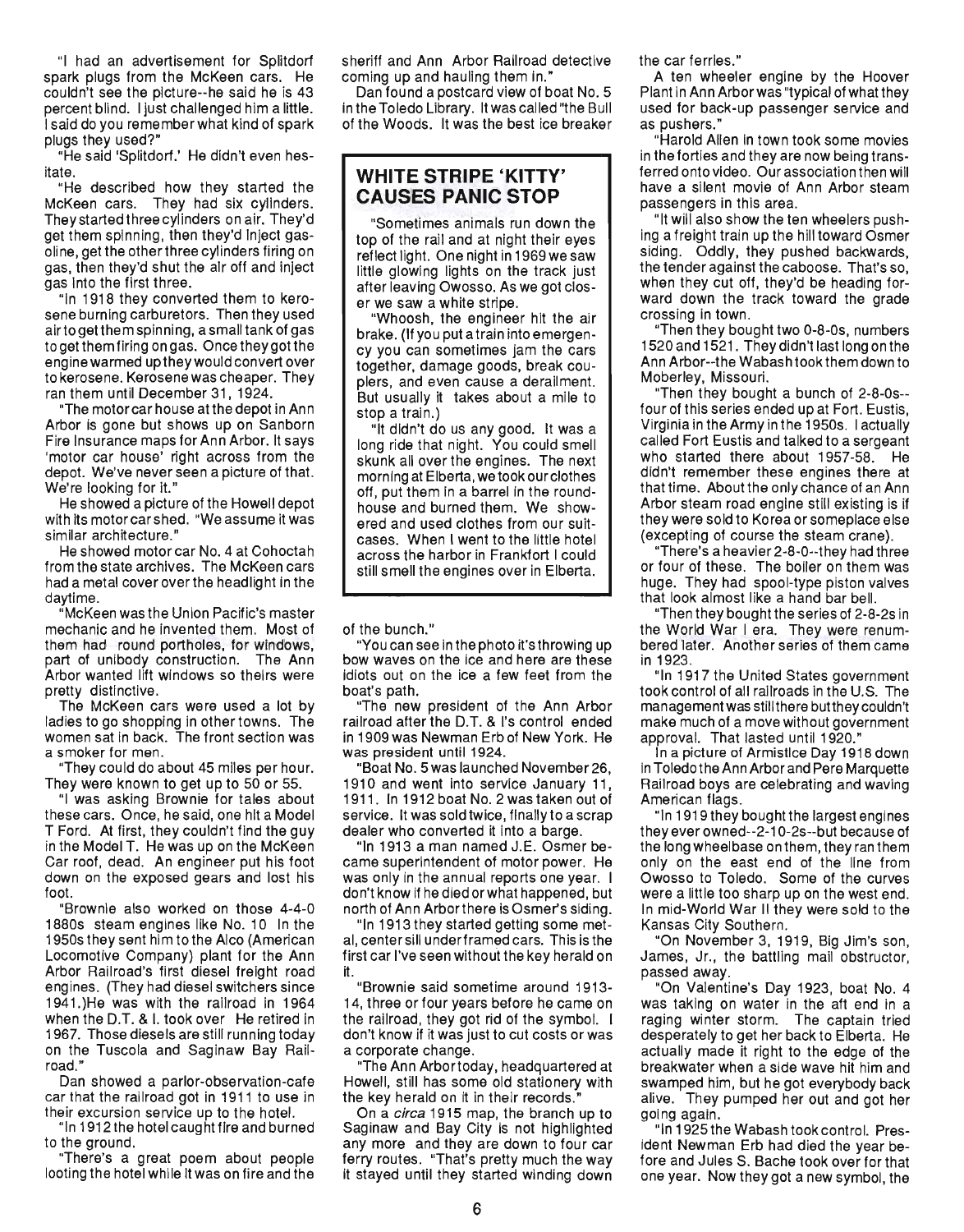flag which the Wabash used. Wabash control lasted until 1963.

"Car ferry NO. 6 was not like the other Ann Arbor car ferries because it was built forthe Toronto, Hamilton and Buffalo. While it was being built their traffic diminished and they decided they did not need it. The Ann Arbor bought it.

"Charles Ashleydied November 12, 1925 and Harry Ashley April 11, 1927.

"My favorite boat, No.7, was built around 1927 by Manitowoc Shipbuilding in Manitowoc, Wisconsin.

"The three major railroads that had car ferries, the Ann Arbor, the Grand Trunk and C. & O. (Chesapeake and Ohio), decided to cut costs and they got together with a basic common design.

"The th ree Grand Tru nk boats--the Grand Haven, City of Milwaukee and Madison were sisters of Ann Arbor No. 7 as well as Pere Marquette Nos. 21 and 22.

"Ann Arbor No. 7 later was converted into the Viking. I'm making a model of No. 7. The Grand Trunk's City of Milwaukee was later bought by the Ann Arbor and is still tied up at Elberta.

"The C. & O. boats are at Ludington. The one currently running out of there is the old Badger. The Viking and Arthur K. Atkinson (old No.6) are scheduled to be converted into gambling boats for use on the Mississippi River.'

Dan has a 1930 aerial view of the railroad shops at Owosso, one of the earliest aerial views he has seen.

He showed engine No. 201, later No. 161 1, at Milan in the 1930s or '40s.

"They had a guy in a crossing gate tower at Milan. They had a wreck and cars piled up all around that tower but didn't hit it. They said the guy was pretty much a bundle of nerves and he needed a new pair of shorts when he got done.

"The Milan depot is still there. They tore the tower down on May 26, 1992.

"I've got a 1949 annual report that says they were building a brand new redwood water tower at Milan. Within a year they quit running the steam engines."

"He called attention to block signals at Milan. They didn't dispatch the road by what they called block traffic control except in this one area and that was to coordinate the football special passenger trains.

"When I was on the railroad we still picked up written orders of what we had to do. Typicallytheydid not have acrewdiner on the train, they would stop at a town and eat at a restaurant close by.

"The railroad actually made more money taking autos on ferries than they did freight cars. If they had more autos, they would take freight cars off."

A view of Ferry yard by Michigan Stadium showed it full of football special trains. If there were too many they would send them to Osmer siding or the Michigan Central, state hospital or Milan siding. The specials ran up into the 1960s. Dan has a picture of a Grand Trunk diesel football special by Michigan Stadium in 1969 or '70.

"In 1931 the Ann Arbor went into bankruptcy again. The Wabash executives were still on the board but they were under the control of the receivers, Mr. Pitcairn and Mr. Nicodemus. They were in receivership through 1943.

In 1941 they bought a diesel switcher from Whitcomb Locomotive Company which became their new No.1 That engine still exists. They sold it to the Dundee Cement plant.

"They, in turn, sold it to the Toledo, Lake Erie and Western Railroad Museum in the Maumee area. It ran from Waterville to Grand Rapids, Ohio, on part of the old Nickel Plate track. They still have it and are restoring it.



#### **BARN RESTORATION TO BE MARCH 19 TOPIC**

Ted Micka will talk about "Barn Restoration in Washtenaw and Neighboring Counties" at 2 p.m. Sunday, March 19, at Bentley Library.

#### **ARTIFACTS TO DONATE?**

Anyone wishing to donate an artifact to WCHS should contact Nancy McKinney, collections chairman, at 665-5171 or by mail, 1104 West Madison , Ann Arbor, MI 48103. The Society welcomes donations that fit into our museum's mission and storage space limitations.

"When the railroad came out of bankruptcy in 1943, Arthur K. Atkinson of the Wabash became president and chairman. Then a Tom K. Smith became chairman but Atkinson remained as president until 1959 when they named boat NO.6 for him when it was remodeled.

"The last regular passenger train on the Ann Arbor ran July 19, 1950, from Ann Arbor to Toledo. They called trains heading eastbound to Toledo the Torpedo and the westbound, the Frankfort Fireball.

"Usually, passenger trains had priority overfreight trains but if the freight train was too long for the siding, the passenger train would 'take the hole' as they say.

"In December 1950 they replaced the steam freight engines with diesel matched pairs of what they called Alco F A, (Freight A) units, meaning it had a cab with engineers control. If square on each end it was a B unit. The Ann Arbor never had B units.

"The cabooses originally were all red sides with silver roofs. Later on they painted the ends yellow."

#### **HISTORY HAPPENINGS**

Salem Historical Society: Bus trip to Amherstburg, Ontario Saturday, February 25, to visit the North American Black History Museum and Cultural Centre during Black History Month.

Bus to leave Salem township hall at 9 a.m., return at 5 p.m. They will visit and lunch under the lemon trees in Colasantis tropical gardens at Ruthven first.

Webster Society: Dessert Theater 8 p.m. February 9, 10, 11 at Webster Community House. John Pugh Gardner and Julie Vorus will perform the Broadway play, "Love Letters" by A.R. Gurney to benefit the society. For reservations/tickets (\$5 each) call 761-3817 or 426-5179.

#### **19TH CENTURY ANN ARBOR JEWISH FAMILIES MOVED ON**

In response to Fay Woronoff's talk last fall on the Washtenaw Jewish Community, Helen Aminoff shared some information she found about local Jewish history in the 19th century when there had seemed to be a gap.

Her research documented that Ann Arbor had the first Jewish cemetery in Michigan on the present Rackham Building site. It provided the basis for erection of a state historical marker at the corner of Huron and Fletcher.

She found that there had been a viable Jewish community in Ann Arbor from the early 1840s to the 1880s that had disappeared or moved on so that, when the Lanskys came in 1895 and the Zwerdlings came around the turn of the century no one seemed to know anything about them.

The last of those earlier Jewish families in Ann Arbor were the Fantles, listed in the city directory of 1883-84.

Helen's article on "The First Jews of Ann Arbor" was published in the January 1983 Michigan Jewish History, official publication of the Jewish Historical Society of Michigan.

Those buried in the first Jewish Cemetery were re-interred at Forest Hill in 1900. Moving them again to Beth Israel Memorial Gardens, an enclave in Arborcrest Cemetery, was considered but rejected.

Buried in Forest Hill are members of the Guiterman, Marx, Weidenfeld and Weil Families. The area is marked off by plantings donated by MargOlis Nursery.